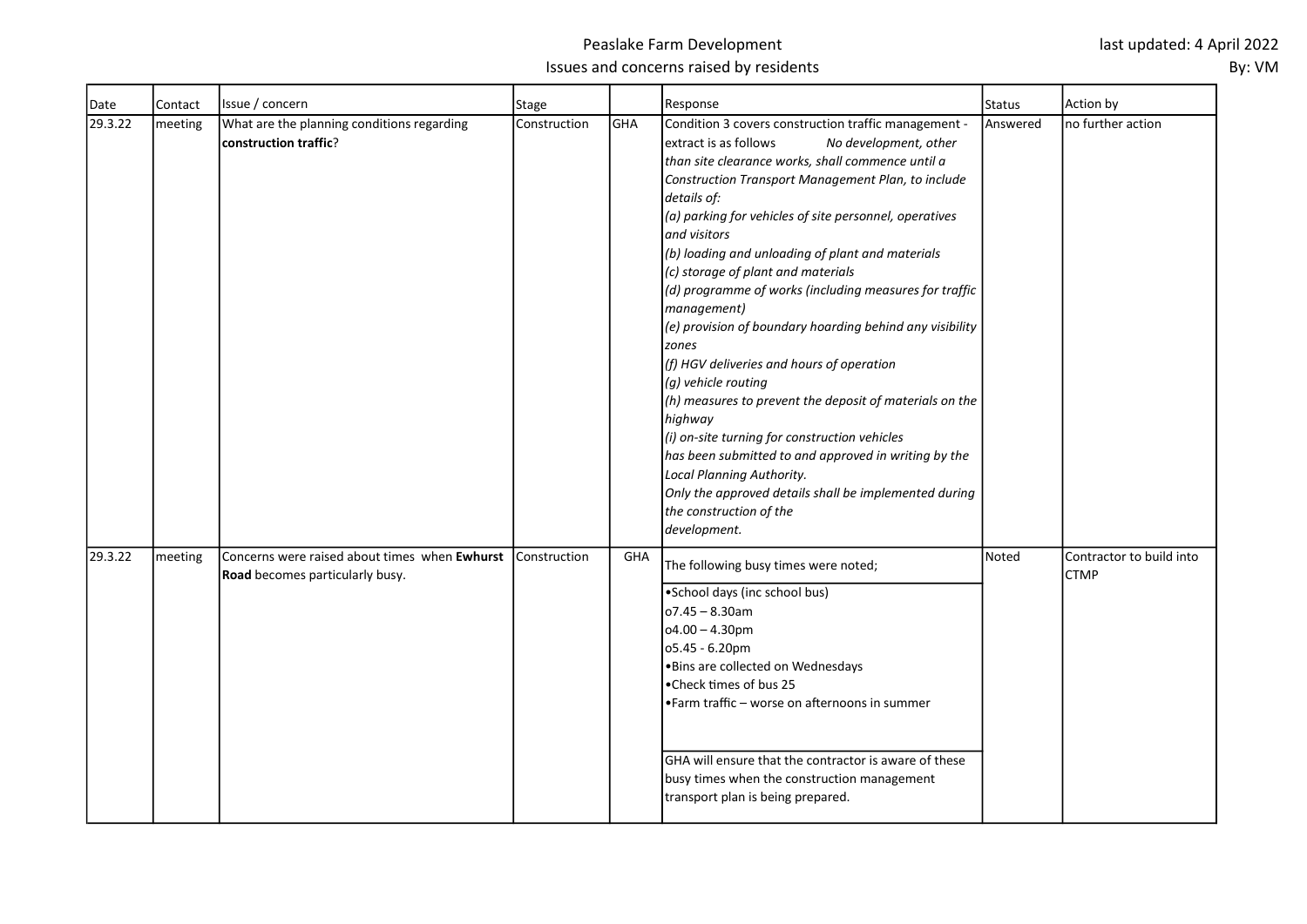## Peaslake Farm Development Issues and concerns raised by residents

| Date    | Contact | Issue / concern                                                                                                                         | <b>Stage</b> |            | Response                                                                                                                                                                                                                                                                                                                                                                                        | <b>Status</b> | Action by                                                                              |
|---------|---------|-----------------------------------------------------------------------------------------------------------------------------------------|--------------|------------|-------------------------------------------------------------------------------------------------------------------------------------------------------------------------------------------------------------------------------------------------------------------------------------------------------------------------------------------------------------------------------------------------|---------------|----------------------------------------------------------------------------------------|
| 29.3.22 | meeting | Village shop has a delivery twice weekly                                                                                                |              |            | GHA to contact shop when we get closer to start on<br>site to understand delivery times.                                                                                                                                                                                                                                                                                                        | Pending       | <b>GHA</b> to contact in<br>summer                                                     |
| 29.3.22 | meeting | Concerns were raised about construction traffic<br>damaging verges by driving over them or parking.                                     | Construction | <b>GHA</b> | GHA understands the vulnerable nature of the verges<br>along the site of Ewhurst Road, especially where the<br>surface water drainage ditch runs along side.<br>SPC and GHA have agreed to use an additional piece of<br>land to the south of the development site for<br>contractor parking and storage during construction.<br>The contractor will be made aware of this important<br>lissue. | Noted         | Contractor to use<br>specified parking areas<br>only. To be part of the<br><b>CTMP</b> |
|         |         |                                                                                                                                         | Construction | <b>GHA</b> | It is noted that 2 HGV's cannot pass each other without Noted<br>causing damage to the verges.                                                                                                                                                                                                                                                                                                  |               | Contractor to build into<br><b>CTMP</b>                                                |
| 29.3.22 | meeting | Concerns were expressed about the impacts of<br>construction vehicles, especially HGV's, on the<br>roads surrounding Peaslake.          | Construction | <b>GHA</b> | GHA notes this concern. Vehicle routing and traffic<br>management will form part of the construction traffic<br>management plan (CTMP)                                                                                                                                                                                                                                                          | Noted         | Contractor to build into<br><b>CTMP</b>                                                |
| 29.3.22 | meeting | Suggestion that GHA liaise with Duke of Kent<br>School on potential traffic impacts                                                     | Construction | <b>GHA</b> | GHA will approach Duke of Kent School prior to school<br>summer holidays to inform them of the construction<br>timings and discuss potential solutions to traffic issues<br>during pick up / drop off.                                                                                                                                                                                          | Pending       | GHA to approach before<br>summer holidays                                              |
| 29.3.22 | meeting | Concerns were raised by residents living close to<br>the site about damage caused by vehicles<br>(including cars) turning in driveways. | Construction | <b>GHA</b> | This issue to be raised with contractor and covered in<br>construction transport management plan (CMTP).                                                                                                                                                                                                                                                                                        | Noted         | Contractor to build into<br><b>CTMP</b>                                                |
| 29.3.22 | meeting | Concerns over the turning of large lorries and the<br>off loading of materials.                                                         | Construction | <b>GHA</b> | IGHA notes this concern. These issues will be addressed<br>in the construction traffic management plan (CTMP)                                                                                                                                                                                                                                                                                   | Noted         | Contractor to build into<br><b>CTMP</b>                                                |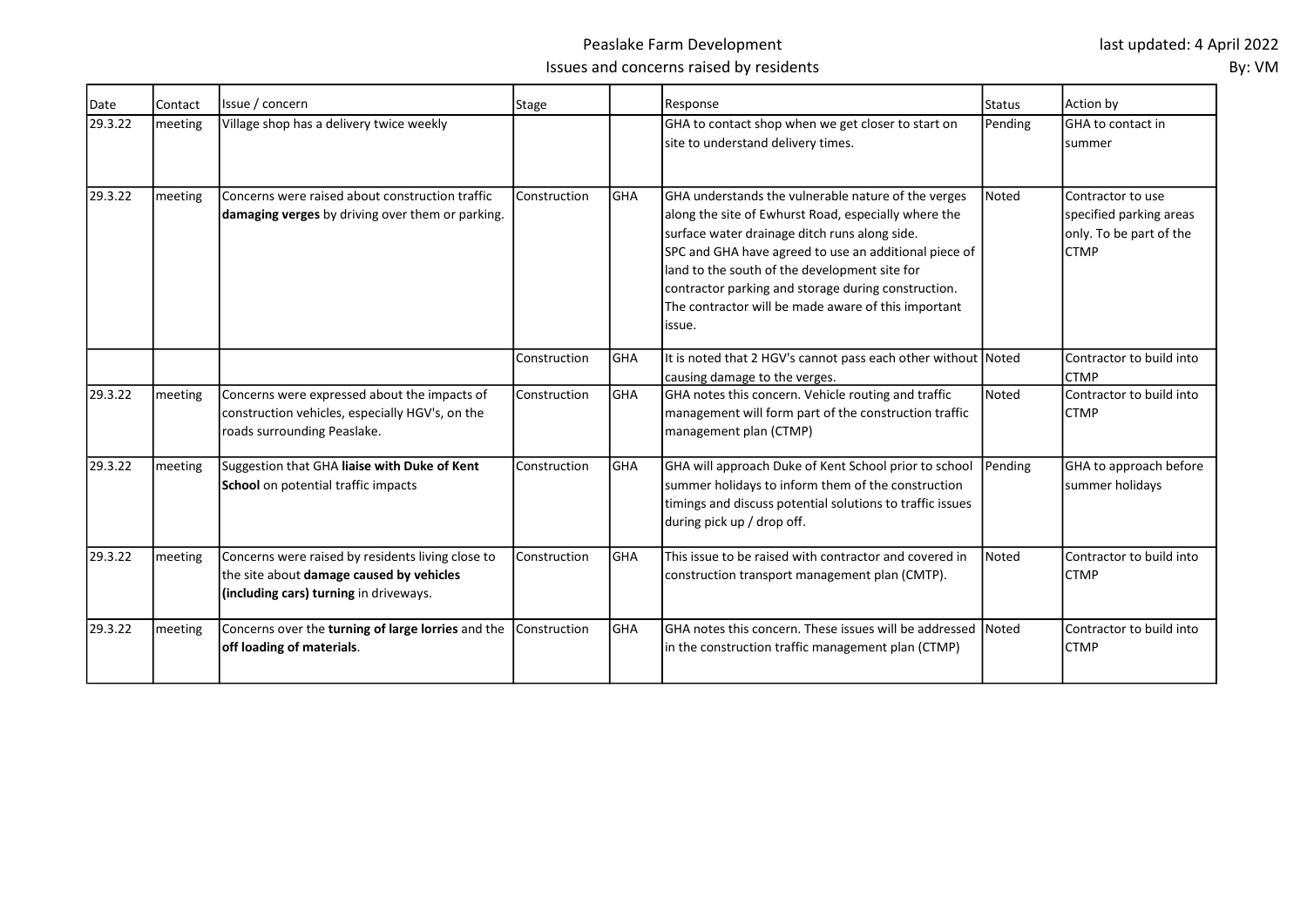| Date    | Contact | Issue / concern                                                                                                                         | <b>Stage</b> |            | Response                                                                                                                                                                                                                                                                                                                                                                                                                  | Status   | Action by                                                                                                                       |
|---------|---------|-----------------------------------------------------------------------------------------------------------------------------------------|--------------|------------|---------------------------------------------------------------------------------------------------------------------------------------------------------------------------------------------------------------------------------------------------------------------------------------------------------------------------------------------------------------------------------------------------------------------------|----------|---------------------------------------------------------------------------------------------------------------------------------|
| 29.3.22 | meeting | What are the planning conditions regarding site<br>operation hours?                                                                     | Construction | GHA        | The planning conditions do not contain a restriction on Pending<br>site operating times, which is unusual. This does not<br>prevent GHA requiring the contractor to work during<br>specific times.<br>We note that residents would<br>prefer the construction to be limited to Monday to<br>Friday. GHA to discuss with contractor - and consult<br>with residents again at the public consultation later in<br>the year. |          | <b>IGHA to discuss with</b><br>Icontractor and consult<br>residents at village<br>consultation planned for<br>later in the year |
| 29.3.22 | meeting | Can we see a copy of the planning conditions?                                                                                           | Other        | GHA        | The planning conditions are publicly available on the<br>Guildford BC planning portal<br>https://www2.guildford.gov.uk/publicaccess/<br>search using reference number 20/P/00428<br>a<br>copy will also be sent out with this spreadsheet                                                                                                                                                                                 | Answered | No further action<br>required                                                                                                   |
| 29.3.22 | meeting | Concerns expressed about use of retained land to<br>the south of the site and the possible positioning<br>of a gate to access this land | Other        | <b>SPC</b> | GHA & SPC have an agreement to use a section of the<br>field to the south of the development site for<br>contractor parking and storage of materials etc. This is<br>to prevent parking on Ewhurst Road causing nuisance<br>and damage. This extra piece of land is only for use by<br>GHA and it's contractor during the construction period.<br>Access to this land will be via the development site.                   | Answered | No further action<br>required                                                                                                   |
| 29.3.22 | meeting | Adding a gate to access the retained land for grass Other<br>cutting on the hill to the west of the development                         |              | <b>SPC</b> | The creation of an accessway to the retained land to<br>the south of the development is likely to require a<br>planning application by Shere Parish Council (SPC). This<br>will be a separate process and not part of the<br>development. There was particular concern about the<br>cars parking in any entranceway created.                                                                                              | Pending  | SPC to resolve                                                                                                                  |